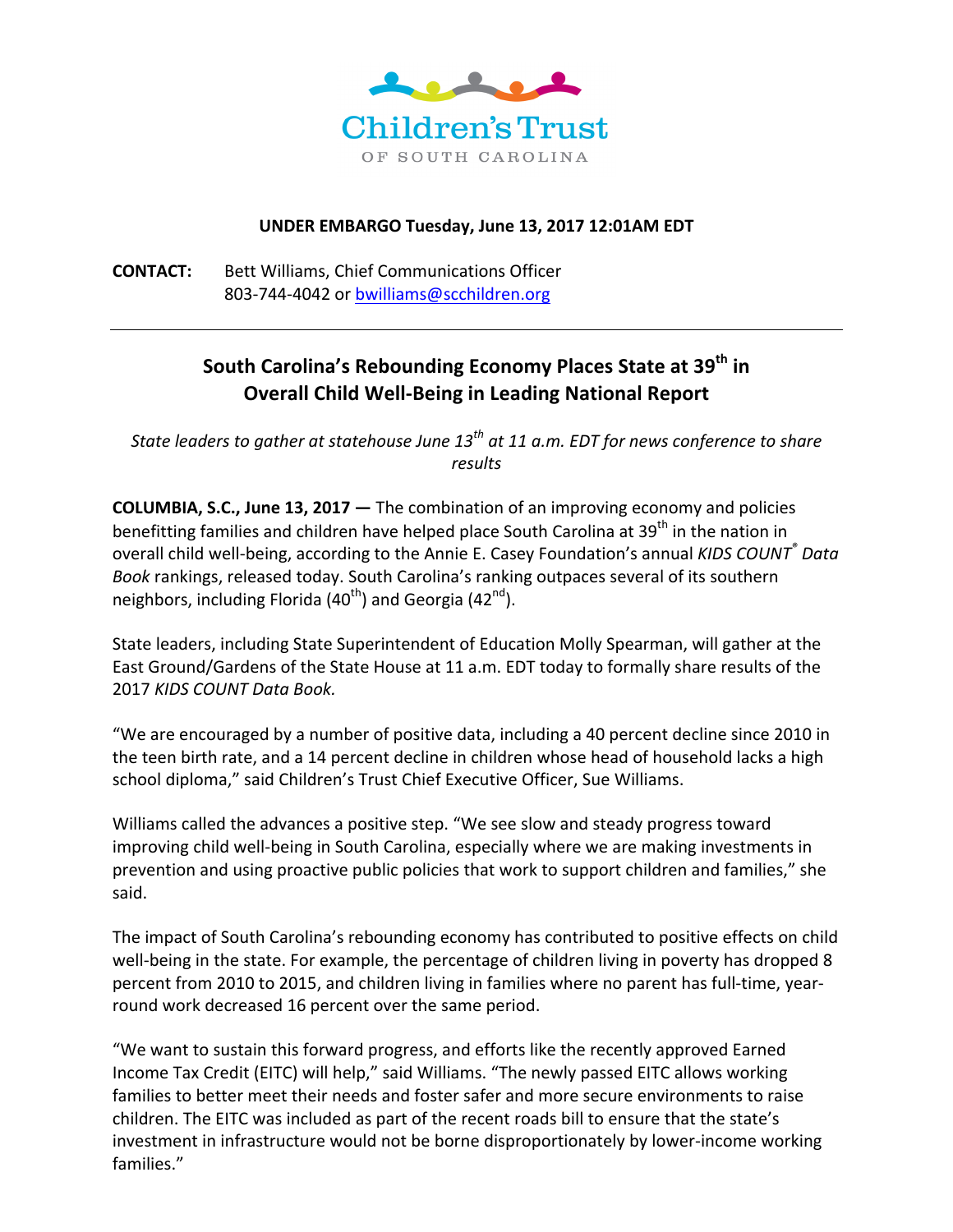"I am excited about the progress we have made to improve outcomes for South Carolina's youth," said State Superintendent of Education Molly Spearman. "While we still have a ways to go in improving academic achievement and advancing health and wellness of students, it is encouraging to see the positive results of our strong collaborative efforts that will ultimately benefit our state for years to come," concluded Spearman.

Several education indicators in this year's *Data Book* reveal significant opportunities for strategies to improve outcomes for South Carolina's children:

- 55 percent of children ages 3 and 4 are not attending school (a 10 percent increase since 2010);
- 67 percent of fourth graders scored below the reading proficiency level (a 7 percent drop from 2010)
- 74 percent of eighth graders scored below the math proficiency level (6 percent more than in  $2010$ )

"For South Carolina children to be competitive today, and in the future, we must provide the building blocks for opportunity now, such as quality early care and financial security, that will help families and communities thrive for the long term. We know that this kind of support has significant impact in reducing the stressors that too often lead to child abuse and neglect," added Williams.

## **News Conference Information**

S.C. State House East Ground/Gardens 11 a.m. EDT on June 13, 2017 Media contact: Bett Williams, Chief Communication Officer, 803-730-3277.

#### **Release Information**

The 2017 KIDS COUNT Data Book will be available June 13 at 12:01 a.m. EDT at http://www.aecf.org. Additional information is available at www.aecf.org/databook, which also contains the most recent national, state and local data on hundreds of indicators of child wellbeing. Journalists interested in creating maps, graphs and rankings in stories about the Data Book can use the KIDS COUNT DATA Data Center at datacenter.kidscount.org.

###

# **About Children's Trust**

As the KIDS Count grantee for South Carolina, Children's Trust is a leader in the work of the Early Childhood Common Agenda, which promotes these solutions through data-informed policy recommendations. Children's Trust of South Carolina is the only statewide organization dedicated to strengthening and supporting public and private prevention efforts that keep South Carolina's children safe. It works to prevent child abuse, neglect and unintentional injuries so every child has the opportunity to thrive in a healthy, nurturing environment. Children's Trust is home to KIDS COUNT South Carolina, Safe Kids South Carolina, Prevent Child Abuse South Carolina and other programs that deliver on this mission. For more information, visit **scChildren.org**.

# **About Annie E. Casey Foundation**